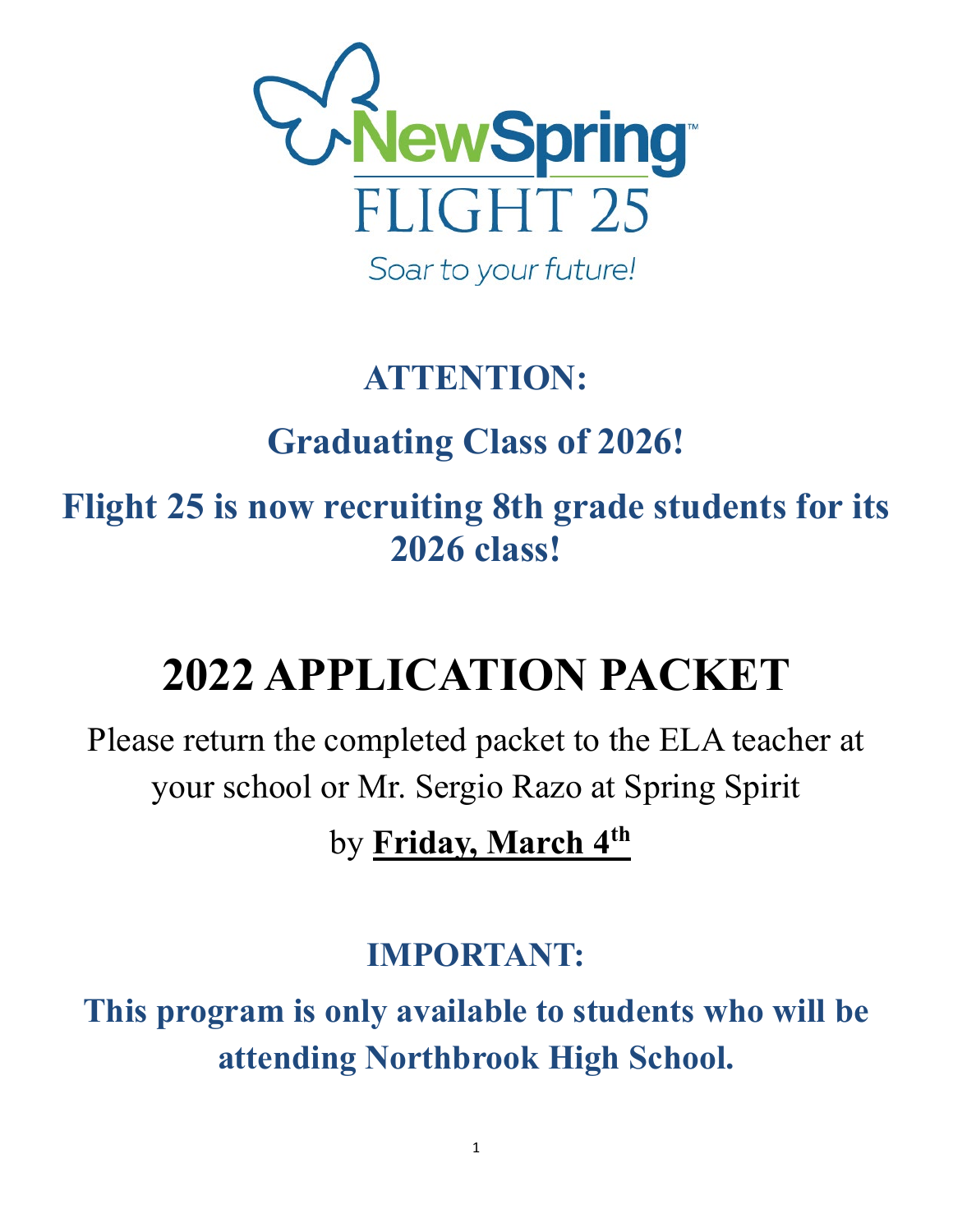

**February 10, 2022**

### **Dear SBISD 8th Grade Students:**

Now is the time to start planning for life after High School! The typical 8th grade student has many questions about what is the best pathway for a successful life after high school. *What is it going to take to achieve my career goals? Is it college or vocational school? Or, a job when I graduate? How will I be able to afford to pay for college or vocational school?*

Through a partnership with SBISD and NewSpring's Flight 25, if you are attending Northbrook High School, we can help you:

- Answer the questions above as you work your way through high school.
- Find your path to a successful life after high school, perhaps by attending college.
- And, after the **successful completion of this program, you will qualify for SCHOLARSHIP MONEY to a college or vocational school of your choice.**

### **During 8th grade, Flight 25 will help you:**

- 1. Understand key steps in preparing for a successful life after high school.
- 2. Experience a campus tour of the University of Houston.
- 3. Learn ways to make your post-high school education affordable.
- 4. Get your family more comfortable with the possibility of you attending college.

### **Flight 25 is free and only requires your time. You must:**

Attend and actively participate in two all day, weekend sessions on:

- **Saturday, April 2nd 9:00 a.m. to 3:00 p.m.**
- **Saturday, April 9th 9:00 a.m. to 3:00 p.m.**
- Participate in the program for 4 years once you get into high school at Northbrook

### **Your parent, guardian or adult sponsor must approve your participation. We invite and STRONGLY ENCOURAGE them to attend both sessions with you.**

This packet includes a brochure that describes the entire program, an application, and a commitment form. *We hope you will take advantage of this valuable and important first step in preparing yourself for a successful life after you finish high school.*

**Please return the completed packet by Friday, March 4th to your ELA teacher at school or Mr. Sergio Razo at Spring Spirit.** If you have any questions, please ask your ELA teacher or Mr. Razo.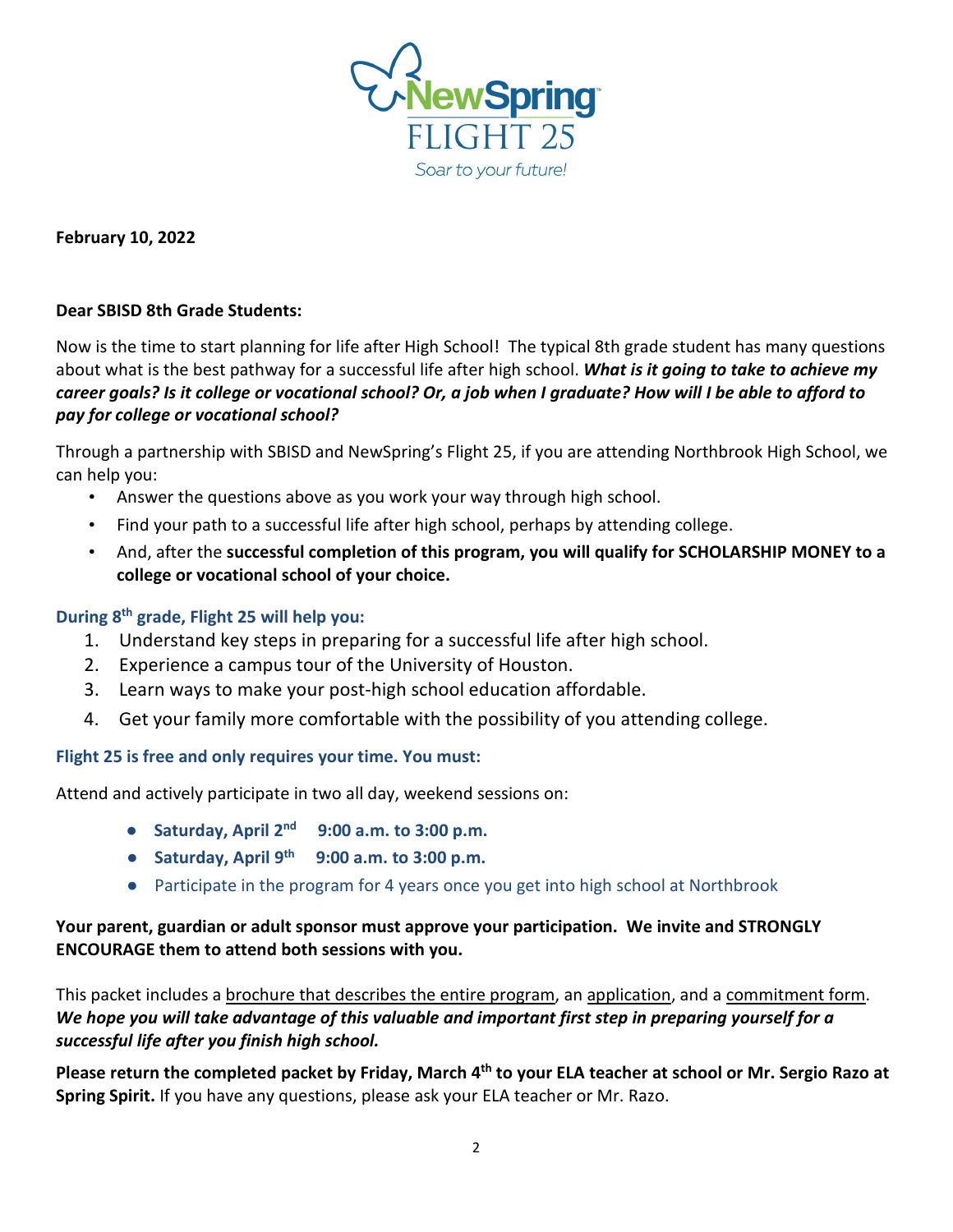**2022 APPLICATION Return Friday, March 4<sup>th</sup>** 

| (Instructions: Please print using blue or black ink) |  |  |
|------------------------------------------------------|--|--|
|                                                      |  |  |

|                                 | Student Phone No.: 11 Marshall Marshall Student's email: 2008. [2013] Marshall Marshall Marshall Marshall Mars           |  |
|---------------------------------|--------------------------------------------------------------------------------------------------------------------------|--|
|                                 |                                                                                                                          |  |
|                                 | What Endorsement have you selected for high school? (Circle one):                                                        |  |
| STEM                            | Business / Industry   Public Service     Arts / Humanities     Multidisciplinary                                         |  |
| college?<br>$(Circle one):$ Yes | Has any member of your immediate family (parent, brother, or sister) ever attended or graduated from<br>$\overline{N}$ o |  |
|                                 | What is your favorite subject in school? _________________________                                                       |  |
|                                 |                                                                                                                          |  |
|                                 |                                                                                                                          |  |
|                                 |                                                                                                                          |  |
|                                 |                                                                                                                          |  |
|                                 |                                                                                                                          |  |
|                                 |                                                                                                                          |  |

**Please turn in this application to your ELA teacher at school or Mr. Sergio Razo at Spring Spirit, no later than Friday, March 4th.** 

**I agree to actively participate in all Flight 25 activities and follow my school's Code of Conduct.**

| Student signature         |  |
|---------------------------|--|
| Parent/Guardian signature |  |
| ELA teacher signature     |  |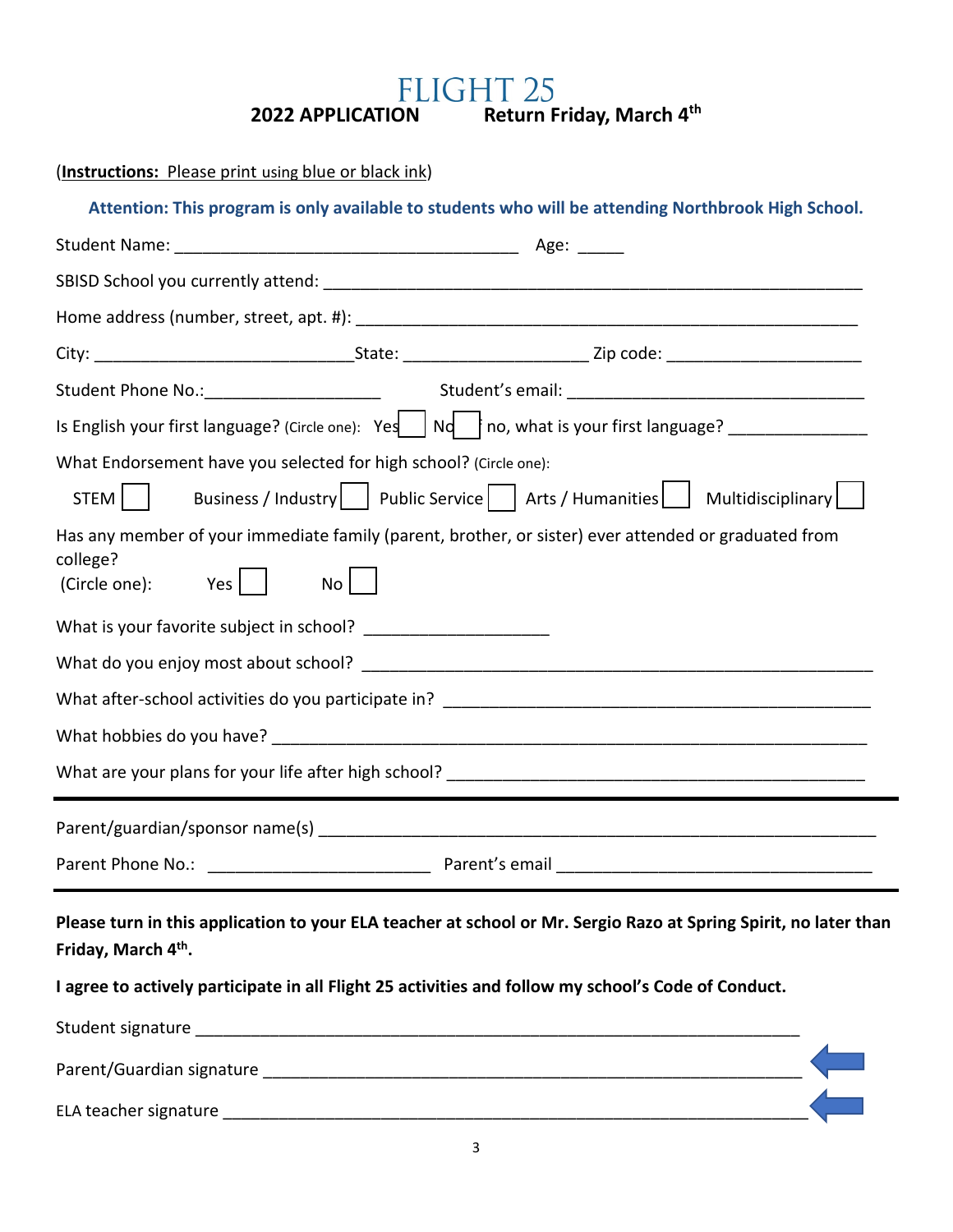### **FLIGHT 25**

### **ESSAY QUESTIONS**

### Student Name \_\_\_\_\_\_\_\_\_\_\_\_\_\_\_\_\_\_\_\_\_\_\_\_\_\_\_\_\_\_\_\_\_\_\_\_\_\_\_\_\_\_\_\_\_\_\_\_\_\_\_\_

Instructions (Please complete in English.):

- 1) The idea, writing and words should all be yours.
- 2) The essay should be written in **blue or black ink.**
- 3) You can also type or neatly hand-write your essay and attach it as a separate sheet to this application.
- 4) We suggest that you write a rough draft first!
- 5) Check grammar and spelling. You may ask for help with this.

### **Essay: Please write an essay of at least three paragraphs that answers the following questions:**

- **1. What are your goals and dreams for your life after high school?**
- **2. How will your selected high school endorsement help you achieve your goals?**
- **3. What do you need to accomplish before you can achieve your goals and dreams?**